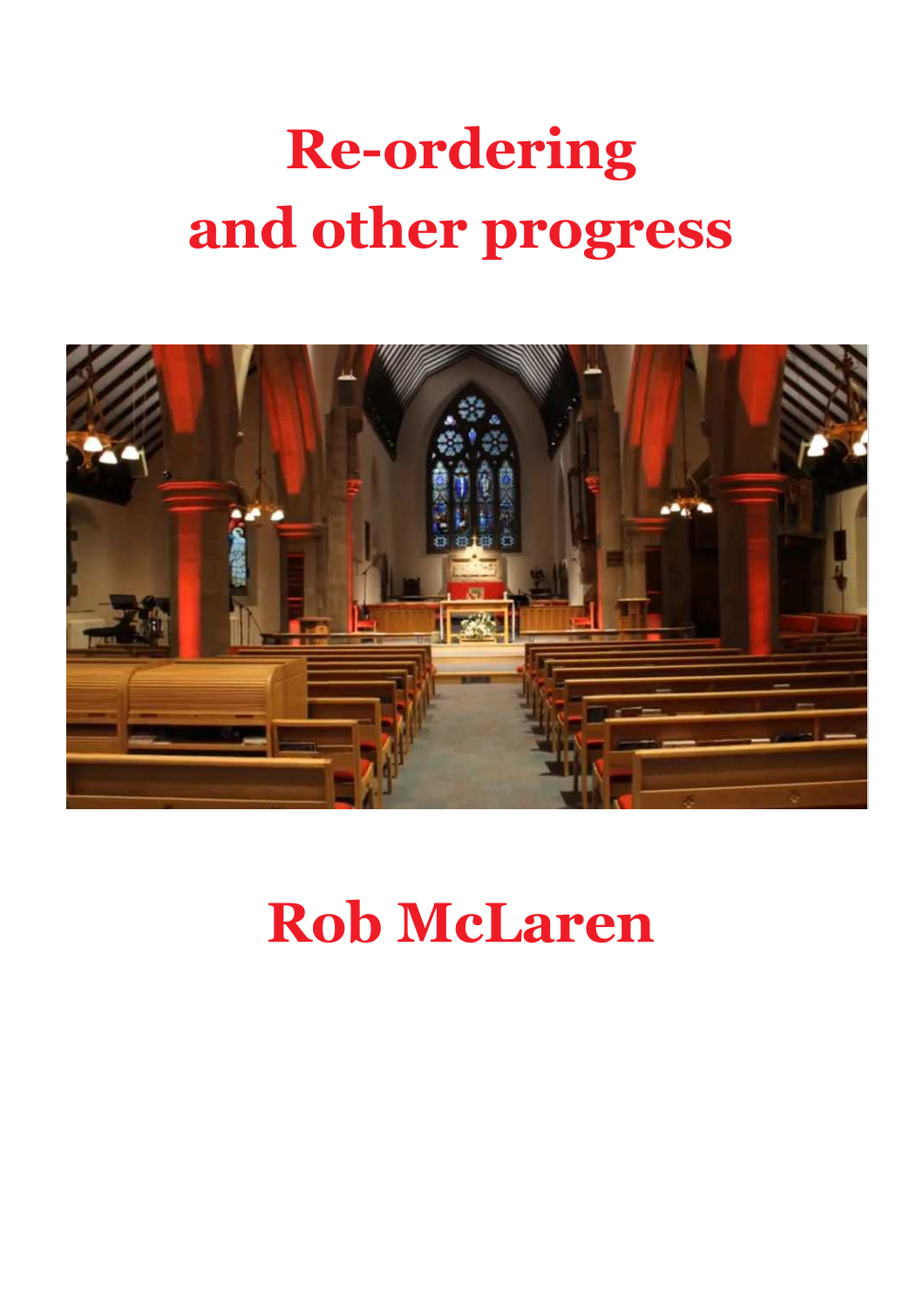## Re-ordering and other progress - Rob McLaren

It has been an honour to be the vicar of Poynton Parish Church in one of the more notable years of recent times. As we sought to 'promote in the ecclesiastical parish of Poynton St George with St Martin the whole mission of the church', we reached the climax of the church re-ordering Phase Two, at the same time as making progress in several other important areas.

It is worth re-telling the story of St George's internal reordering in order that it is lodged well in our common memory and in order to learn lessons. I understand that Bob Lewis was the first vicar to attempt replacing some pews in order to provide a welcome area at the back of church. We still have six sample blue chairs but, for whatever reason, the plans did not come to fruition.

It was left to John Thompstone to help our St George's buildings become more radically fit for purpose. Before seeking to replace the church hall, he wisely insisted on doing something to the church first. The Phase One proposals to re-order the chancel and the south entrance were not universally popular,

but they were important in order to provide momentum for future phases, so that St George's interior could jump from the 19<sup>th</sup> into the 21<sup>st</sup> century.

**Phase One set the scene** for important decisions which followed in Phase



Two. The wood was to be quality oak, the cushion colour St George's red, the floor covering carpet where possible and the main achievement flexibility. In 1998 the work of Phase One was completed and the seeds planted for Phase Two.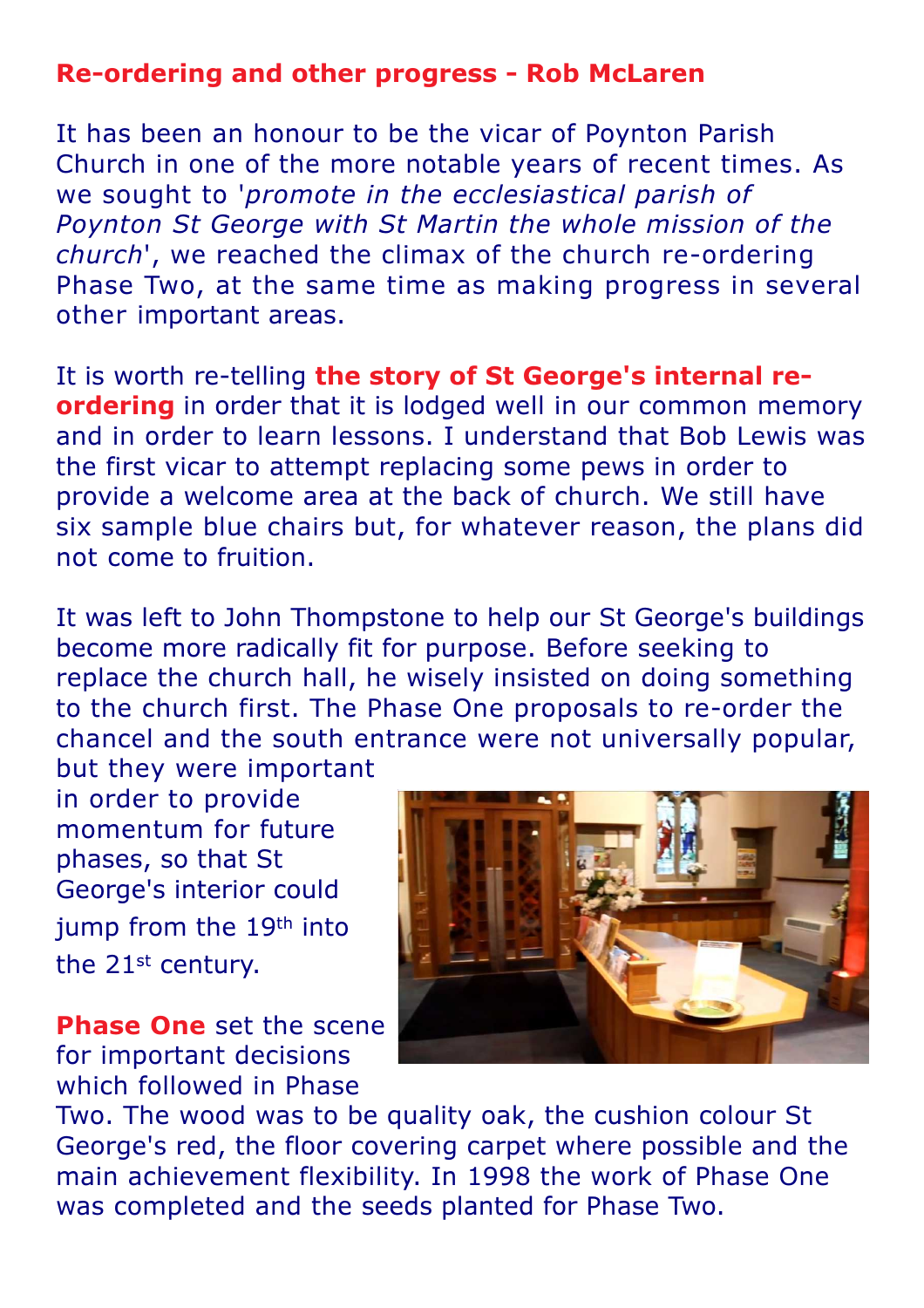

This and the church hall project demanded much of John and once the hall was successfully finished, he was close to retirement and left Phase Two to his successor. When I arrived in 2005, my first PCC meeting showed me there was widespread enthusiasm to get on

with the re-ordering. An away day in 2005 showed us there was large agreement about the ingredients of Phase Two,

and for the next eighteen months the PCC spent time clarifying our preferences for seating, flooring, heating, audio/visual and lighting. Different PCC members went off to see churches and test examples of the type of seating we preferred.



We patiently received advice from diocesan advisors and then just as we wished to make progress towards setting up a team and applying for a faculty, we hit a snag: the faculty paperwork for Phase One was not complete. John Briggs served us well in putting the paperwork in order and advising us in our dealings with English Heritage and the Victorian Society. The officers changed at Diocesan House and we found ourselves at the bottom of their in-tray, but we formed a team and started to consider who might be our architect.

The team included myself, churchwardens Dave McClelland and Joyce Corlett, then-PCC secretary and treasurer Victoria

Prosser and Chris Trueman, plus Julie Briggs who was our link with Irish Contract Seating). David Myers offered to oversee our giving/fundraising and Nicola Paxton started to help us think about colours of paint

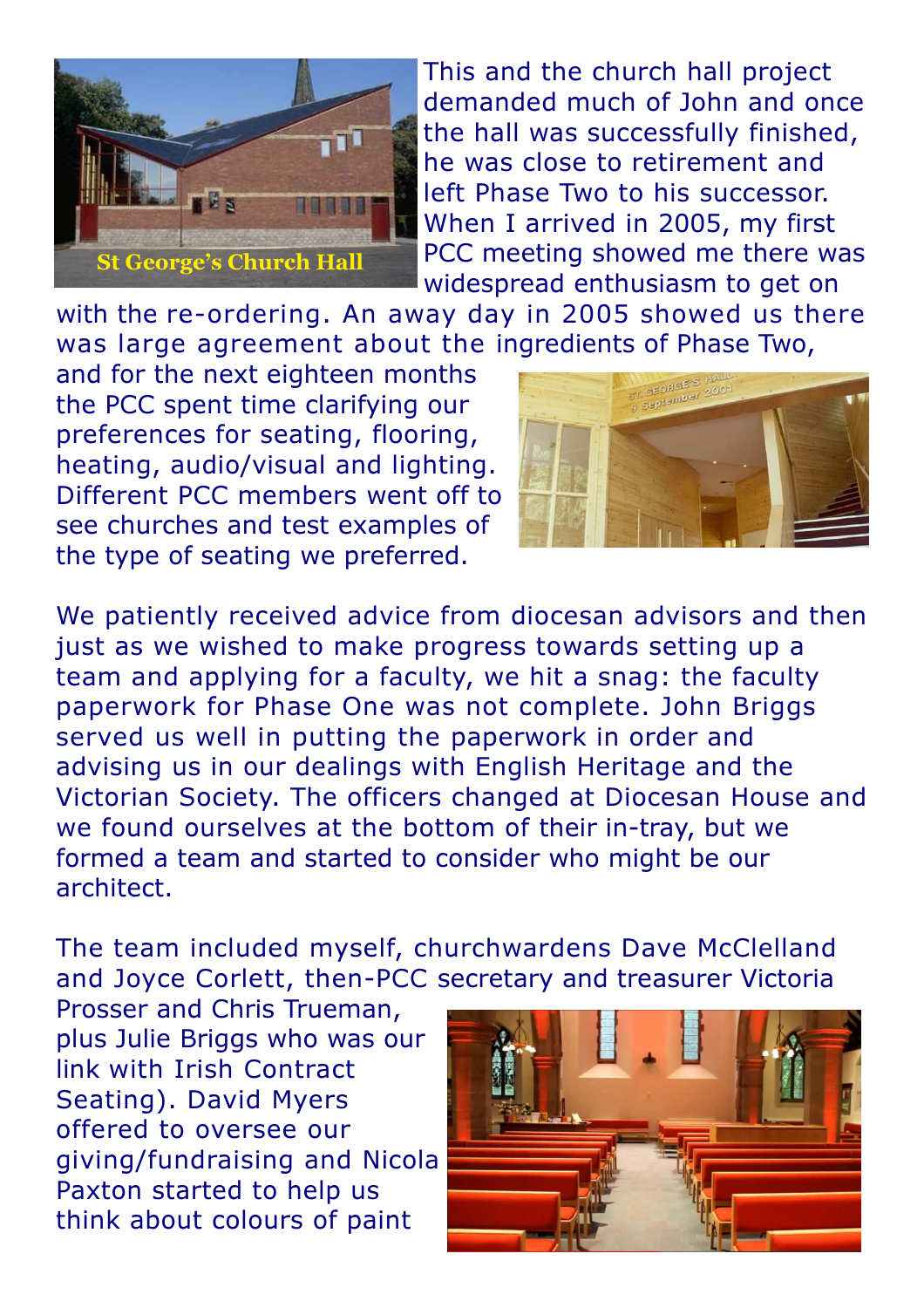and fittings. However the team would have been insufficient for task if we had been without the energy and expertise of three people who were relatively new to the church. Darren Allcock dealt so well with the issues of lighting and audio/visuals (AV), Paul Mills brought much needed expertise in Quantity



Surveying, organizing agendas and dealing with professionals and contractors, Eric Sanderson patiently enabled the heating/electricals to be as good as they are and has been an extraordinarily good problem chaser. My considered opinion is that

without this expertise, we would have been foolish to include so many aspects of work in the same project. I would advise less fortunate parishes to do one thing at a time.

We were given a shortlist of diocesan approved architects

and took the helpful advice of Matthew Burl. We chose Ian Lucas of Byrom Clark Roberts. Ian and his chosen engineers and surveyors produced a feasibility study over several months, which proved a helpful time to try and explain our vision and



preferences. It was important to have an architect whose main focus was not conservation but who had experience of providing 215t Century facilities in keeping with a 19th Century context. Even so, he seemed rather one dimensional in his guidance with regard to lighting and AV. So Darren and I went to the Christian Resources Exhibition to make contacts and see new possibilities in the field of lighting and AV. We were glad to meet Gerry of Lighting Dynamics and representatives of B & H.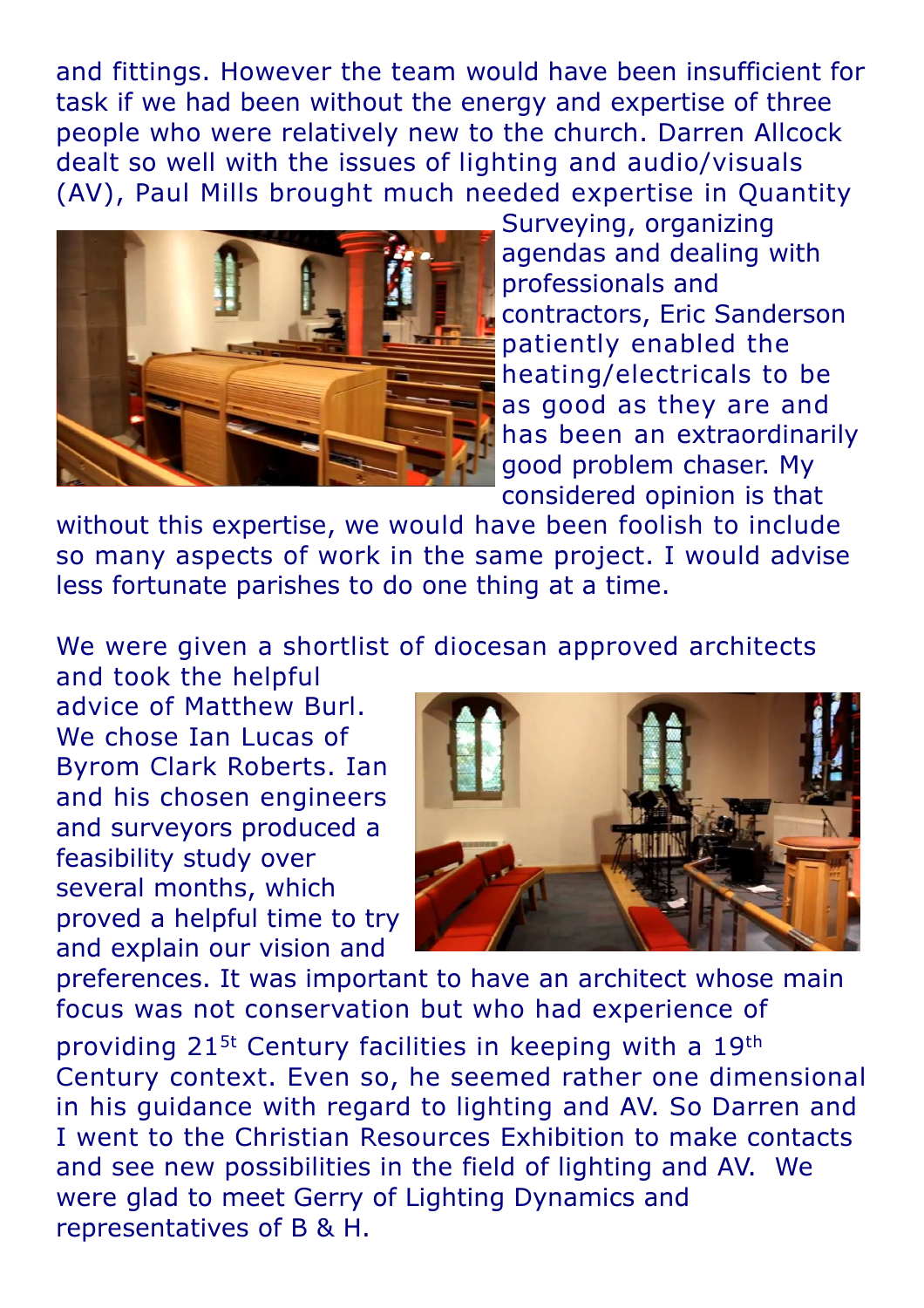The faculty application was prepared and Chester Diocesan Advisory Committee dealt with it helpfully and speedily, having already considered our main ideas. The architect sent the tender documents to five firms and the best price plus reputation pointed us to Paul Smith & Co. of Rochdale. The price came in higher than hoped, so we took AV out of the

appeal budget of £275,000, and the PCC agreed to fund AV from our general annual giving. Despite the Christmas rush and the continuing Poynton roadworks, we agreed a start date for 9th January and allocated the first week of the New Year to



clear the church. Thanks to the amazing organization of Dave McClelland and Joyce, we took the bulk of our furniture and fittings to a storage warehouse over one weekend. The organ was properly wrapped up and the last of the Christmas straw was cleared. We sold £1600 worth of small pews, mainly to church members, and some of the wood of the large pews was saved for future use by Nigel, our expert woodworker.

With an admirable site foreman called Jugger, Paul Smith & Co. did a pretty good job through the cold weeks of January and



February. Our services worked well in the church hall, with the very helpful addition of coffee and children's group facilities at the British Legion Club. In late March, A.J. Electrics fitted the lighting according to Lighting Dynamics

specification, and in early April, Calco finished the flooring and fitted the carpet. B & H had visited several times and were finishing off as ICS delivered the seating in time to re-open for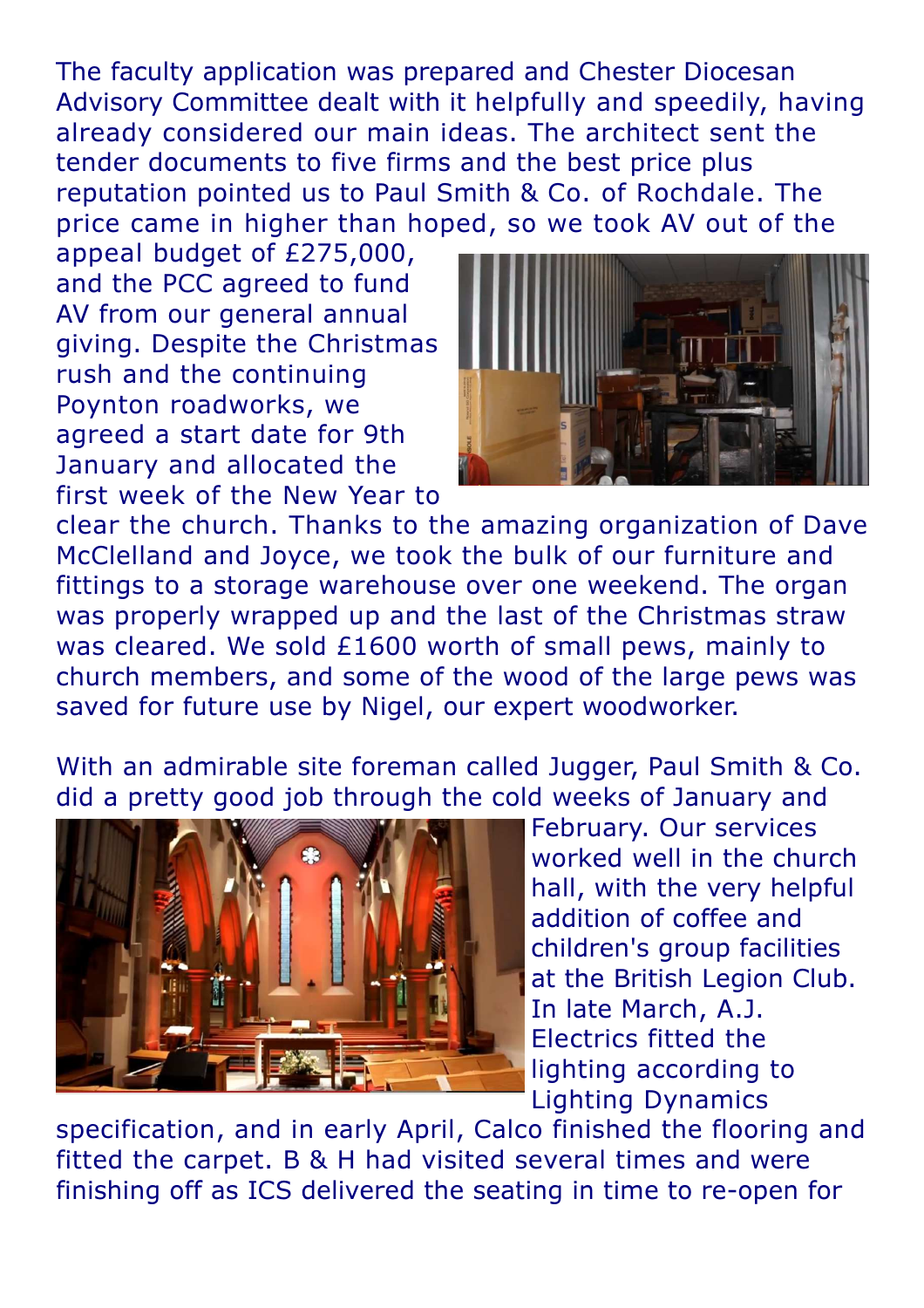

our St George's Day service. Nigel Vogler's joinery completed some marvellous finishing touches.

All is not perfect but many aspects have worked out well and the many good things are good. To date the appeal has brought in about £200,000 in pledges and gifts from members of the congregations of the church, plus about £20,000 from

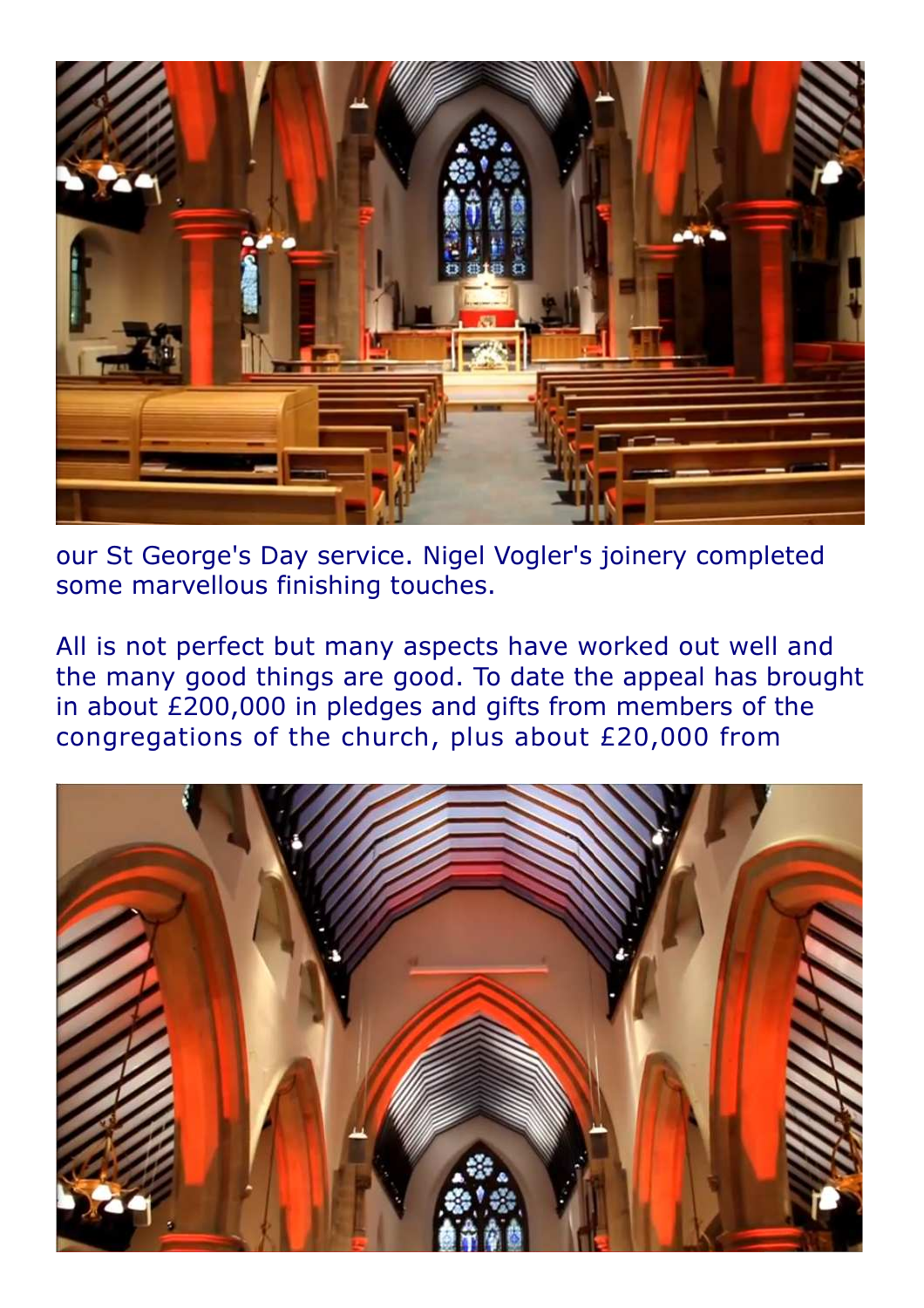

Fundraising events. We hope to continue the appeal and already there are some seed ideas for a Phase Three involving servery, toilets, and some sort of sound proofed room for crèche etc.

God has been good to us and it has been an inspiration to be with his people in the progress of this once-in-a-lifetime project.

**Other progress:** We have also made strides in Evangelism (a new better Christianity Explored Course with more people training to lead it), Discipleship (a good increase of home group leaders and a significant increase in membership of home groups following the 'Try a home group for Lent' initiative, overall numbers now totalling over 150), Leadership (Paul Cumming joined us as curate, Pippa Douglas joined us as part-time youth worker, Lesley Cummins was recommended for ordination to follow a one year course at St John's Nottingham, David Capener is recommended as Reader when he has completed his final two years of training), Pastoral Care has evolved a different approach for those aren't cared for within their home group, St Martin's has enjoyed an expanded run of special guest services/events,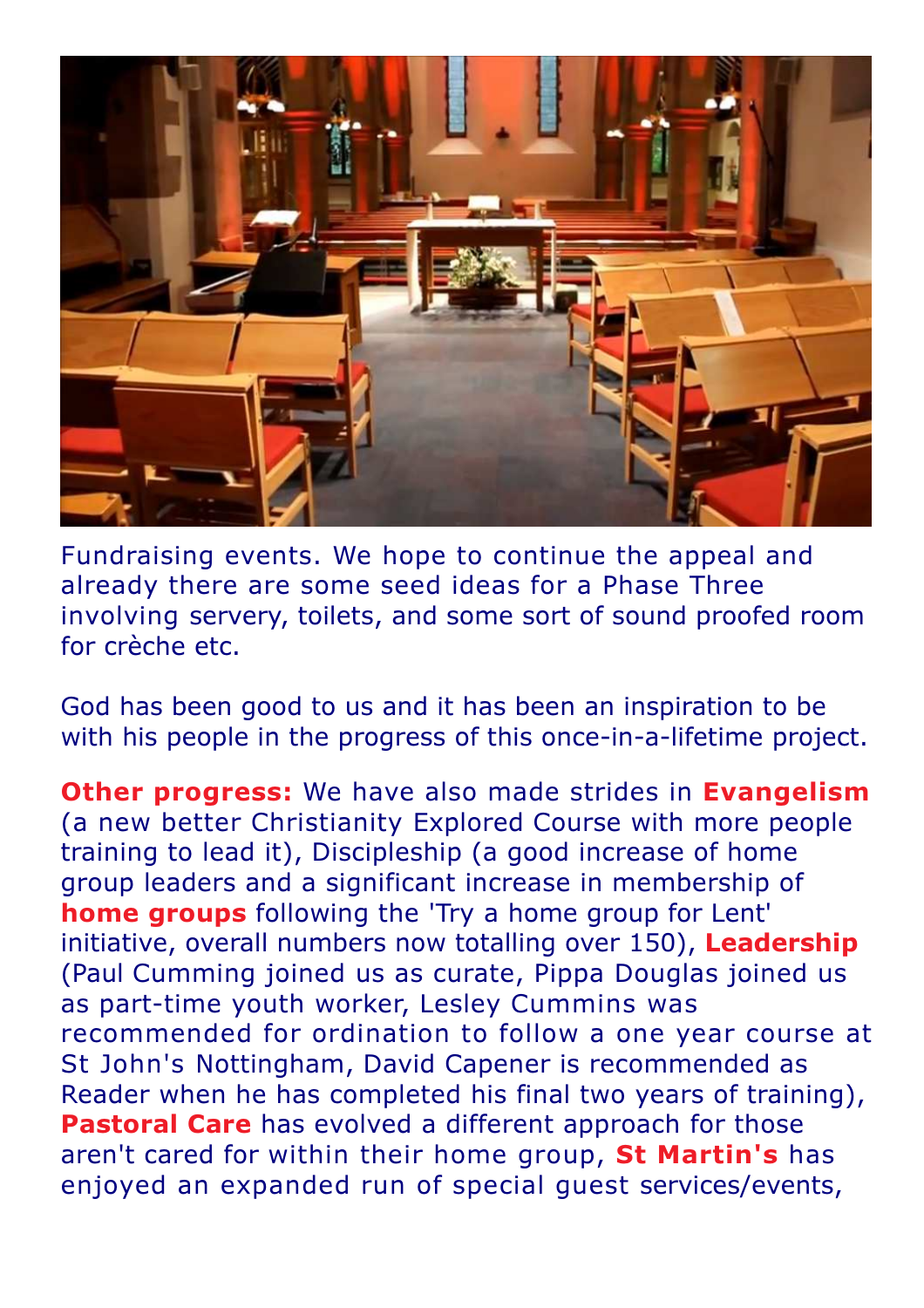and the people of Poynton Parish Church seem to be in good heart.

Thank you for your part in our work and witness to Jesus Christ. Thank you to everyone who has given their time, talents and money to enable us to be a gospel-bearing, caring, growing church. This year we must revisit our vision for the future and seek the Lord's guidance as we make plans to serve the community of Poynton and beyond, and to serve our brothers and sisters in Christ in different corners of the globe. We are well-placed to go forward and we must pray that God will grant us the increase in holy, loving people who are committed members of the family of Jesus Christ and ready to reach the needy and influence society for good. To Him be the glory.

Yours in Christ

Le Merover